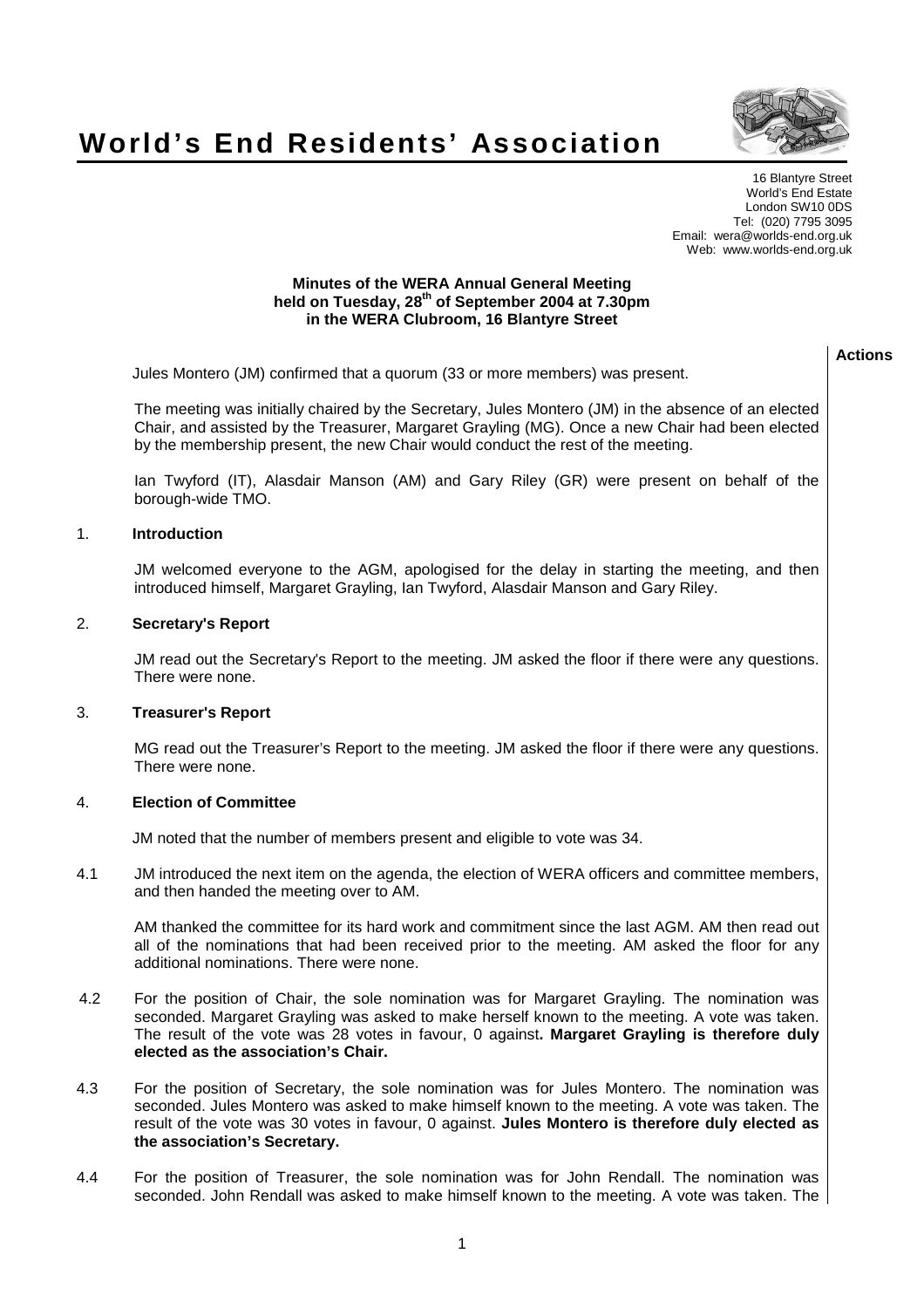result of the vote was 30 votes in favour, 0 against. **John Rendall is therefore duly elected as the association's Treasurer.**

- 4.5 AM stated that the election of officers was now complete and proceeded to the election of members of the committee.
- 4.6 David Longley was nominated for election to the committee. The nomination was seconded. David Longley was asked to make himself known to the meeting. It was noted that he was not present.

JL asked to speak before the vote was taken. AM suggested that it would not be appropriate for anyone to pass comment on the nomination, as the nominee was not present. Several members from the floor voiced their opinions as to whether comments on individual nominations should be permitted. AM repeated that he felt it inappropriate to allow comments on the nomination.

A vote was taken. The result of the vote was 7 votes in favour, 19 against. **David Longley's nomination has therefore been rejected by those present and he is not elected to the association's committee.**

- 4.7 Brendan Kelly was nominated for election to the committee. The nomination was seconded. Brendan Kelly was asked to make himself known to the meeting. A vote was taken. The result of the vote was 21 votes in favour, 0 against. **Brendan Kelly is therefore duly elected to the association's committee.**
- 4.8 Kaz Gasior was nominated for election to the committee. The nomination was seconded. Kaz Gasior was asked to make himself known to the meeting. A vote was taken. The result of the vote was 28 votes in favour, 0 against. **Kaz Gasior is therefore duly elected to the association's committee.**
- 4.9 Eryl Humphrey Jones was nominated for election to the committee. The nomination was seconded. Eryl Humphrey Jones was asked to make herself known to the meeting. A vote was taken. The result of the vote was 21 votes in favour, 0 against. **Eryl Humphrey Jones is therefore duly elected to the association's committee.**
- 4.10 Helen Morris was nominated for election to the committee. The nomination was seconded. Helen Morris was asked to make herself known to the meeting. A vote was taken. The result of the vote was 32 votes in favour, 0 against. **Helen Morris is therefore duly elected to the association's committee.**
- 4.11 Tim Rice was nominated for election to the committee. The nomination was seconded. Tim Rice was asked to make himself known to the meeting. A vote was taken. The result of the vote was 25 votes in favour, 0 against. **Tim Rice is therefore duly elected to the association's committee.**
- 4.12 Isabel Neves was nominated for election to the committee. The nomination was seconded. Isabel Neves was asked to make herself known to the meeting. A vote was taken. The result of the vote was 30 votes in favour, 0 against. **Isabel Neves is therefore duly elected to the association's committee.**
- 4.13 Joy Laven was nominated for election to the committee. The nomination was seconded. Joy Laven was asked to make herself known to the meeting. A vote was taken. The result of the vote was 33 votes in favour, 0 against. **Joy Laven is therefore duly elected to the association's committee.**
- 4.14 Maggie Byrne was nominated for election to the committee. The nomination was seconded. Maggie Byrne was asked to make herself known to the meeting. A vote was taken. The result of the vote was 33 votes in favour, 0 against. **Maggie Byrne is therefore duly elected to the association's committee.**
- 4.15 Caroline Fairchild was nominated for election to the committee. The nomination was seconded. Caroline Fairchild was asked to make herself known to the meeting. A vote was taken. The result of the vote was 31 votes in favour, 0 against. **Caroline Fairchild is therefore duly elected to the association's committee.**
- 4.16 Marye Kenton was nominated for election to the committee. The nomination was seconded. Marye Kenton was asked to make herself known to the meeting. A vote was taken. The result of the vote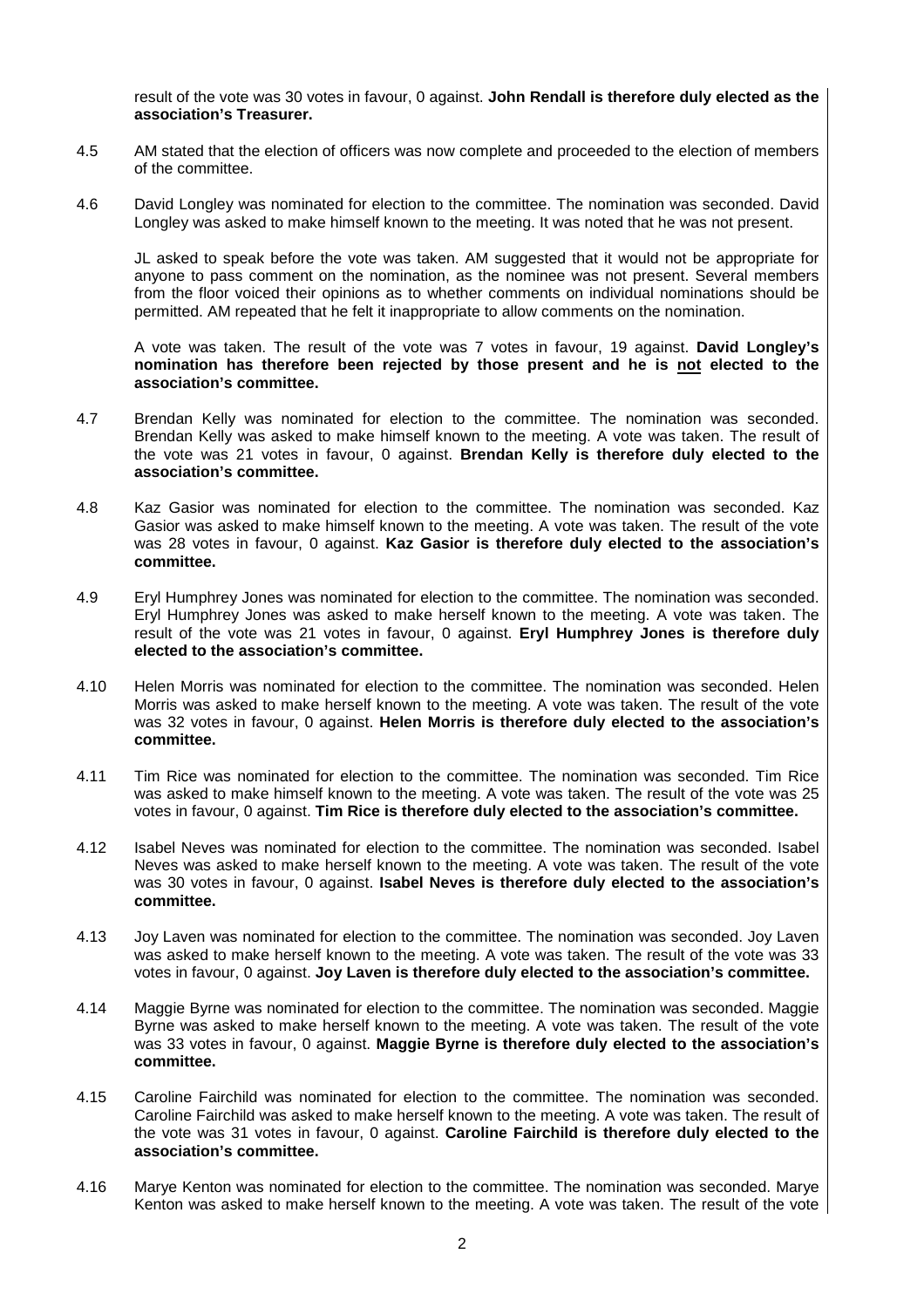was 29 votes in favour, 0 against. **Marye Kenton is therefore duly elected to the association's committee.**

- 4.17 Monica Boholst was nominated for election to the committee. The nomination was seconded. Monica Boholst was asked to make herself known to the meeting. A vote was taken. The result of the vote was 33 votes in favour, 0 against. **Monica Boholst is therefore duly elected to the association's committee.**
- 4.18 AM read out the names of all elected officers and committee members and congratulated them. He then handed the meeting over to the newly elected Chair, Margaret Grayling.
- 4.19 JM noted that the elected committee met the requirements prescribed by the association's constitution.

## 5. **Any Other Business**

MG opened the floor to questions.

A resident raised the issue of safety, in particular with regards to recent incidents of violent and anti-social behaviour on the estate. The resident also raised concerns with regards to the smoking of marijuana and the consumption of other drugs in the lifts and stairwells. The resident claimed that all of these issues and incidents had been reported to the Police and the TMO but that nothing appeared to have been done to address them.

Tim Rice (TMO board member for Chelsea West) stressed that the TMO board was concerned by incidents of anti-social behaviour and drug taking on the properties it managed and described the possibility of introducing a dispersal order on the World's End Estate. He confirmed that he was aware of serious incidents of anti-social behaviour on the estate, particularly in the vicinity of the sheltered housing.

IT stated that incidents of anti-social were unfortunately becoming more and more common and were not limited to Council properties. IT restated that the TMO would tackle incidences of antisocial behaviour on the properties it managed. IT said that the TMO had been moderately successful in tackling incidents of extremely serious anti-social behaviour but that it was often difficult to identify the perpetrators due to a lack of witnesses. IT stated that the TMO and Police were focused on tackling anti-social behaviour in the area. IT said that a letter would be going out to all residents informing them of the steps being taken and advising how they could assist.

Several residents raised the issue of the security patrols on the estate. They were not as frequent as they would like them to be and they were not effective in deterring loitering or anti-social behaviour. GR and IT stated that the TMO were investigating how to improve the effectiveness of the security patrols.

A resident described incidents of loitering youths playing loud music into the night which often resulted in mess and litter in the walkways and gardens near the sheltered housing scheme. IT said that the TMO were aware of the problems and had tried to discourage loitering around that particular part of the estate. IT admitted that these had not been as successful as the TMO would have liked.

A resident asked why it took so long for the Police and TMO to investigate incidents when witnesses had been able to provide the names and addresses of the perpetrators. Another resident pointed out that this was evidence to the fact that residents were willing to assist the Police and TMO but that for this to continue that the Police and TMO must act and, most importantly, be seen to act, on the information provided.

A resident pointed out that the TMO did not do enough to deal with problems at source. By the time the TMO tried to address a problem its severity had increased ten-fold, as was the case with the gangs of youths on the estate which could and should have been dealt with when the gang members were children. Now they were young adults, they simply caused chaos and the TMO appeared unable to deal with them.

GR stated that the attitude of "what's the point, nothing will be done" needed to be changed. GR asked for the residents' trust and co-operation in dealing with anti-social behaviour. He promised